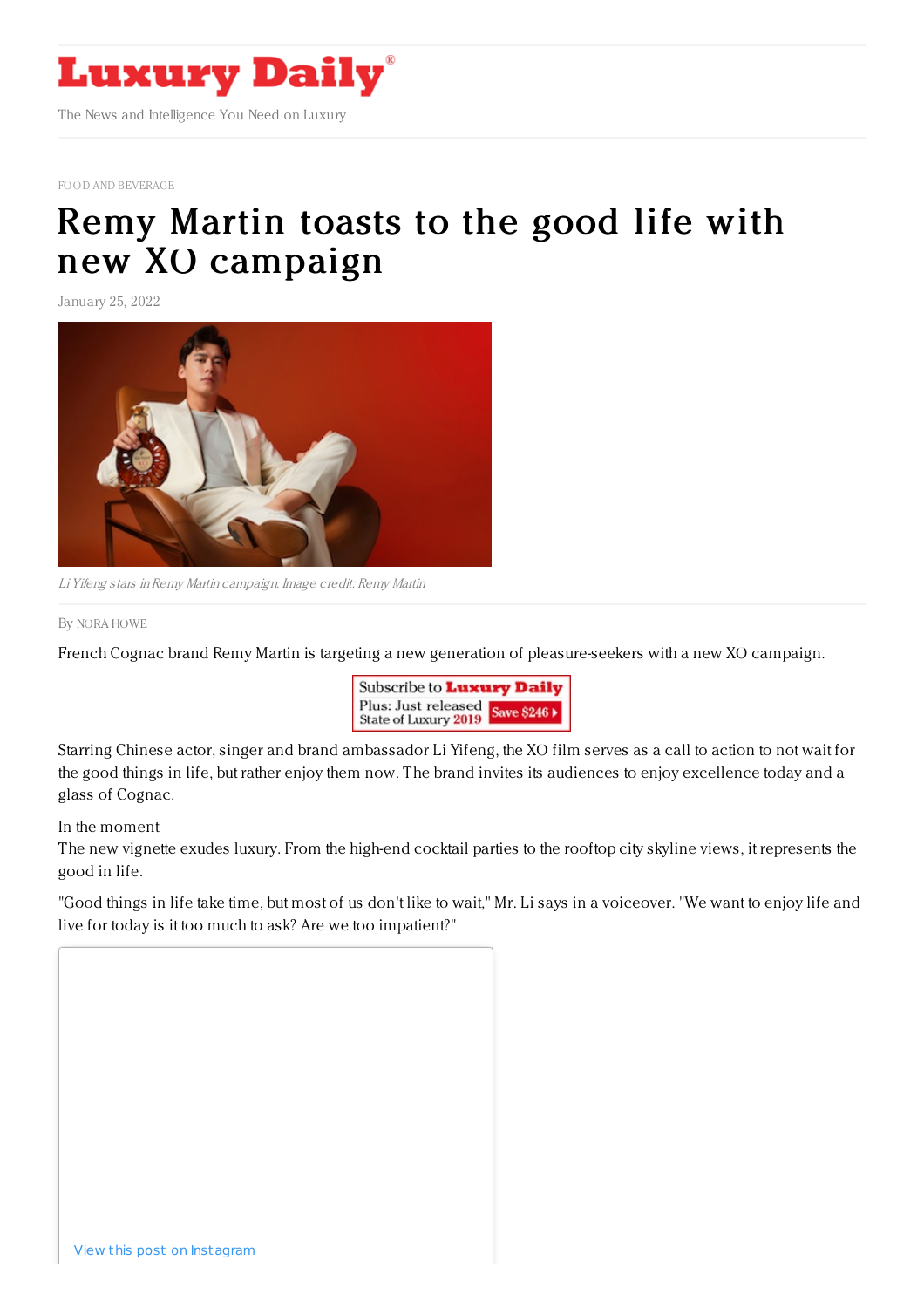

## Li Yifeng enjoys the good in life today not tomorrow

Mr. Li is depicted enjoying himself at a chic art exhibit, hugging friends, engaging in thoughtful conversation all while sipping on a glass of Remy Martin Cognac.

"Excellence doesn't stand still, waiting for us," he says. "It's up to us to go create these moments together."

The young actor is shown walking through a dimly lit, luxurious soiree. He meets with his friends on the steps of a grand staircase all of them drinking Remy Martin.

"Time is precious, so we should make sure we're spending it on only the best," he says. "Living our best years now, rather than waiting for them."

As part of this celebration, the brand hopes the hedonistic campaign will reach a younger, new generation of individuals who seek out life's greatest pleasures in the present moment.



The campaign reinforces the theme that, in luxury, no one waits for excellence.

Call to culture

Throughout its history as a brand, Rmy Martin has set out to understand and amplify the way culture impacts the world, especially through music.

In April 2021, the brand celebrated the union of two cultures music and cognac in a thought-provoking campaign with multi-Grammy Award winning artist Usher. The "Team Up for Excellence" film highlighted the cultural connection between Cognac and jazz, blues and hip-hop since 1917, and how they have been historically